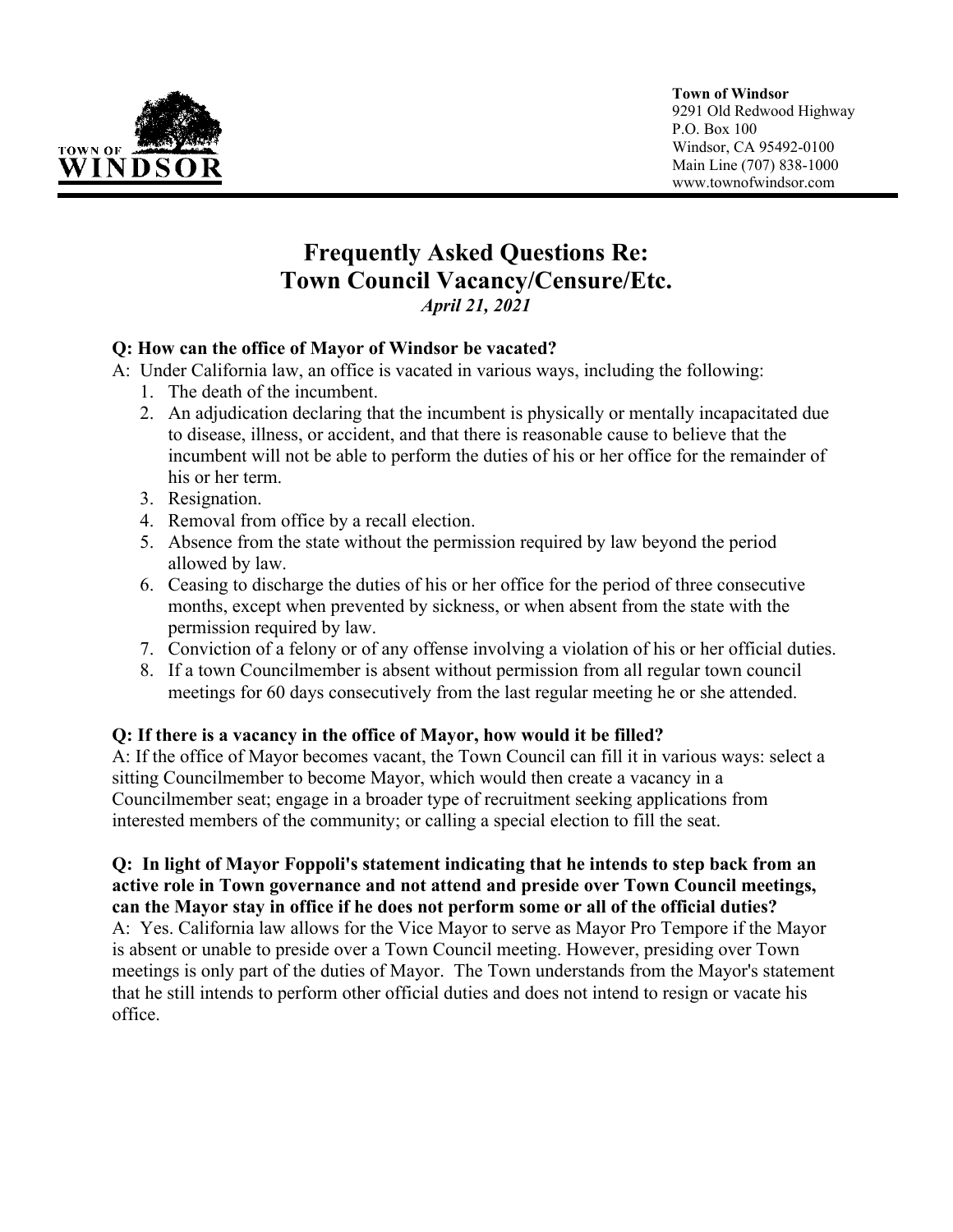# **Q: Can the Town Council prevent the Mayor from presiding over Town Council meetings?**

A: No. One of the powers explicitly granted to the Mayor by California law is the power to preside at meetings of the Council. As has been done here, the Mayor may delegate this power temporarily to the Vice Mayor. Unlike other powers granted to the Mayor, the law does not contemplate that the Council may select another member to preside over meetings.

#### **Q: Can the Town Council prevent the Mayor from performing his duties for three months as noted in Government Code section 1770 and force him to vacate his office?**

A: No. The Town Council does not have the authority to prevent the Mayor from performing all of his duties, and the Mayor has the discretion to decide if he will be present to preside over Town Council meetings.

## **Q: What has the Town Council done to respond to the serious allegations against Mayor Foppoli?**

A: At its meeting on April 14, 2021, the Town Council adopted a motion demanding that Mayor Foppoli resign. However, because Mayor Foppoli is directly elected by the Windsor voters, he cannot be removed or forced to resign by the Town Council. The Town Council also intends to consider adopting policies and procedures pertaining to misconduct of the Mayor and Councilmembers.

# **Q: What more can the Town Council do to respond to the allegations against Mayor Foppoli?**

A: In addition to the motion passed at the April 14, 2021 Council meeting demanding that Mayor Foppoli resign, the Town Council may:

- 1. Limit some of the Mayor's official duties, including the duty to sign certain documents. This action must be taken by Ordinance which requires a minimum of 3 votes of the Council.
- 2. Consider censuring the Mayor if it finds that the Mayor has committed a serious violation of law or Town policy. The act of censure would be taken by resolution which requires a minimum of three votes of the Town Council.
- 3. Send a letter to the District Attorney requesting that office to consider instituting a Grand Jury process prescribed in Government Code section 3060 (see below). In this case, the Town understands that the District Attorney may refer its role under the law to the State Attorney General's office.

Resolutions or ordinances pertaining to the Mayor's current circumstances will require an affirmative vote of three Councilmembers to pass. A fourth Councilmember will be seated on the Town Council to fill the current vacancy following the May 4, 2021 special election.

#### **Q: What is the process for the Town Council to censure the Mayor?**

A: Censure is an act by the Town Council of official reprimand or condemnation concerning the Mayor or a Councilmember. Case law provides guidance on the censure process and clarifies that it must include certain elements. First, the Council must base the censure on substantiated findings of a violation of law or Town policy. Because the Town Council does not have adopted standards of conduct or other formal policies that would be relevant to the current allegations against Mayor Foppoli, a censure action by the Council would need to rely on findings of a violation of law. Second, the censured individual is required to receive reasonable notice and an opportunity to be heard.